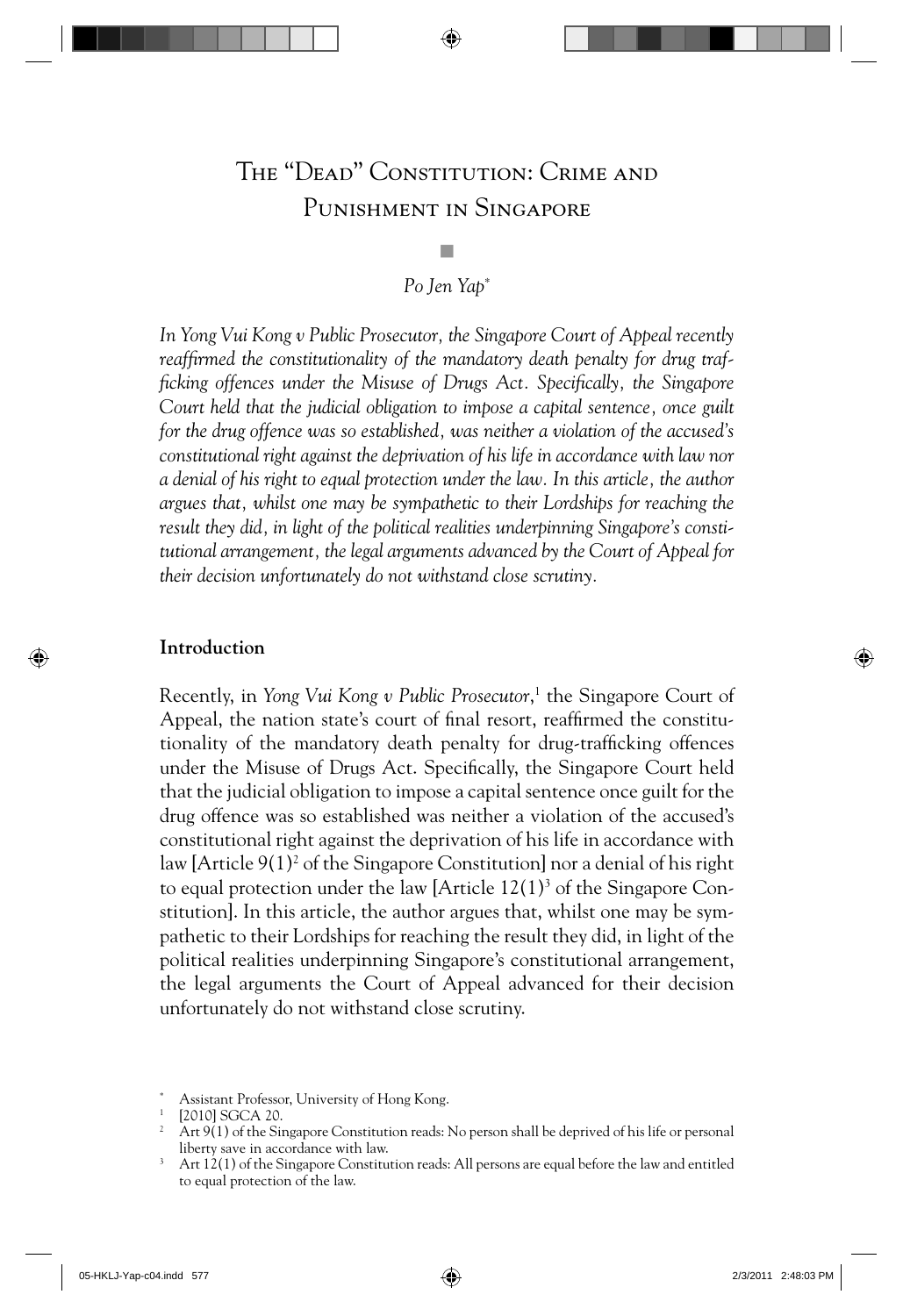The appellant, Yong Vui Kong, was convicted of trafficking 47.27g of diamorphine, a controlled drug, by the High Court of Singapore and was accordingly sentenced to death under the Misuse of Drugs Act. On appeal, the appellant argued against only his sentence, ie the mandatory nature of the death penalty (hereinafter MDP) as prescribed by the impugned statute infringed upon Article 9(1) and Article 12(1) of the Singapore Constitution.

The appellant's constitutional challenges rested on three main grounds: 1) the MDP legislation was not "law" for the purposes of Article 9(1), as the expression "law" excluded inhuman forms of punishment and, accordingly, the appellant could not be deprived of his life in this manner; 2) customary international law precluded the imposition of the MDP and since customary international law was part of the laws of Singapore, this practice was prohibited by Article 9(1); and 3) the imposition of the MDP on offenders who trafficked more than 15g of diamorphine caused arbitral distinctions to be drawn between offenders who trafficked in different amounts of controlled drugs and thus violated the constitutional right to equal protection under Article 12(1).

#### **Article 9(1) and Inhuman Punishment**

Responding first to what the court termed the "inhuman punishment" limb of the Article 9(1) challenge, the Chief Justice, on behalf of the Court, reaffirmed the correctness of past Singapore precedents that had upheld the constitutionality of the MDP for drug offences. In particular, back in 1981, whilst the Privy Council of Singapore in *Ong Ah Chuan v Public Prosecutor* had acknowledged that "law" for the purposes of Article 9(1) also referred to "a system of law which incorporates those fundamental rules of natural justice that had formed part and parcel of the common law of England that was in operation in Singapore at the commencement of the Constitution",<sup>4</sup> the Board nonetheless held that the MDP legislation did not breach any fundamental rules of natural justice. More recently, the Singapore Court of Appeal in *Nguyen Tuong Van v Public Prosecutor*<sup>5</sup> took the view that "the mandatory death sentence prescribed under the MDA is sufficiently discriminating to obviate any inhumanity in its operation<sup>"6</sup> and was therefore constitutional.

<sup>4</sup>*Ong Ah Chuan v Public Prosecutor* [1981] AC 648 at 670–671.

<sup>5 [2005] 1</sup> SLR 103. 6 *Ibid.* at para 87.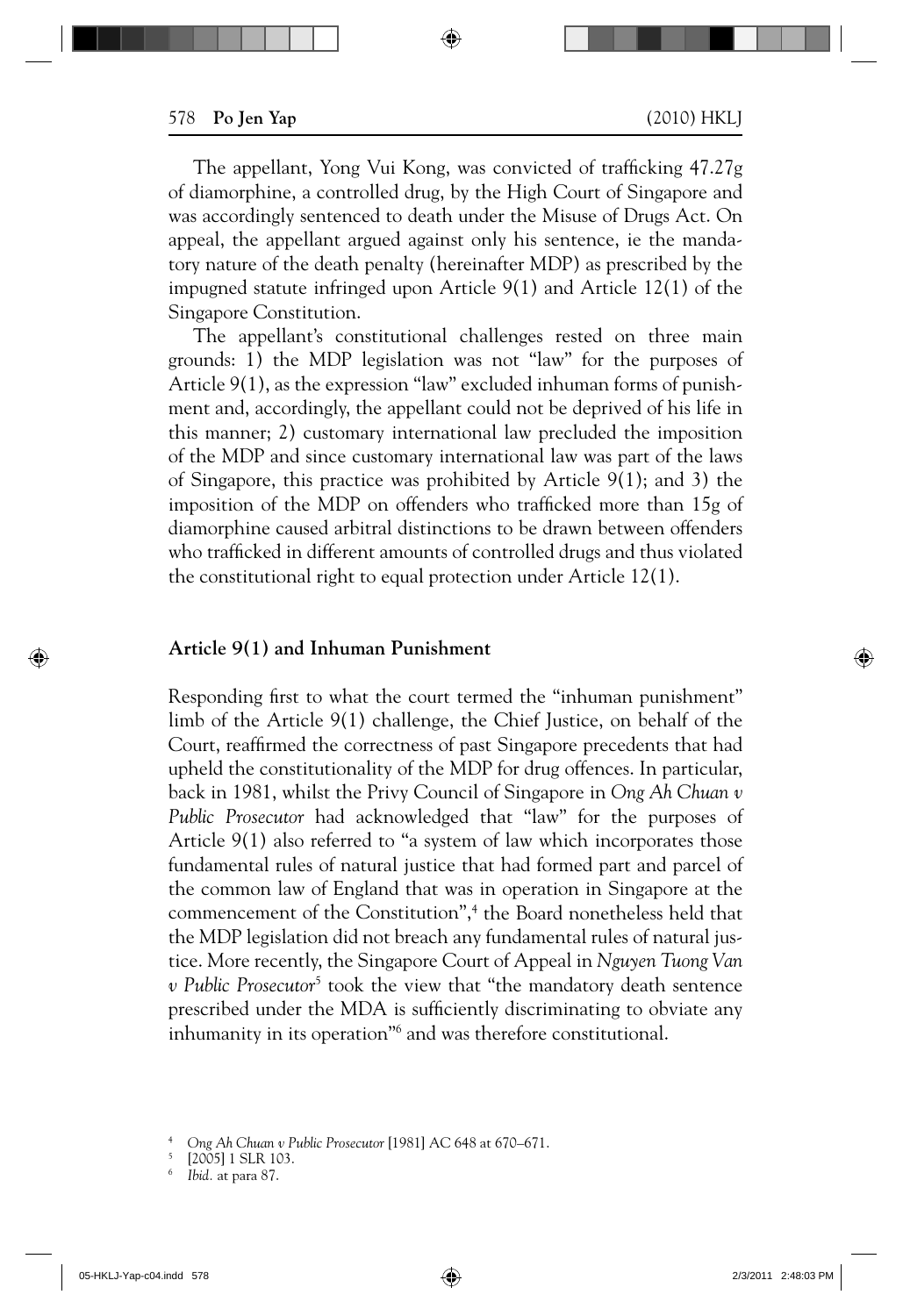Instead of merely reiterating the views advanced in the prior case law, this new panel of Court of Appeal judges also harnessed new arguments previously unexamined by its predecessors in support of its conclusion that Article 9(1) did not prohibit the state imposition of inhuman punishment. Confronted with a litany of Privy Council cases from the Caribbean States7 where the Law Lords in the United Kingdom, post-*Ong Ah Chuan*, had overturned the MDP imposed by the respective state legislations, the Court of Appeal flatly rejected their applicability on the basis that these overseas decisions involved constitutions which expressly prohibited inhuman punishments, whilst "the Singapore Constitution does not contain any express prohibition against inhuman punishment"8 and "it would not be appropriate for (judges) to legislate new rights into the Singapore Constitution under the guise of interpreting existing constitutional provisions"<sup>9</sup> when such an exercise would be against the original intent of the constitutional framers. According to the Chief Justice, Singapore's Fundamental Liberties Clauses as enshrined in Part IV of Singapore Constitution was based on its equivalent in the 1963 Malaysian Federal Constitution,<sup>10</sup> which was likewise based on the 1957 Malayan Constitution drafted pursuant to the advice of the Federation of Malayan Constitutional Commission chaired by Lord Reid (Reid Commission). In the Chief Justice's opinion, the fact that the Reid Commission did not recommend in favour of an express prohibition against inhuman punishment, even though such a provision existed in the European Convention of Human Rights – an instrument that applied in all the British colonies (including Singapore and Malaysia) prior to independence, clearly illustrated that this omission was deliberate and not due to ignorance or oversight.11 Herein, the Court of Appeal appeared to espouse an originalist understanding of the Singapore Constitution and would, in turn, only invalidate "legislation of so absurd or arbitrary a nature that it could not possibly have been contemplated by our (Singapore's) constitutional framers as being 'law' when they crafted the constitutional provisions protecting fundamental liberties."12

Specifically, originalist judges, such as Justice Antonin Scalia on the United States Supreme Court, have argued that, in interpreting the

- <sup>11</sup> See n 1 above at para 62.<br><sup>12</sup> See n 1 above at para 16.
- 

<sup>7</sup>*See Reyes v The Queen* [2002] 2 AC 235, *Fox v Queen* [2002] 2 AC 284, *R v Hughes*, (2002) 1 AC 259.<br><sup>8</sup> See n 1 above at para 60.

<sup>&</sup>lt;sup>9</sup> See n 1 above at para 59.<br><sup>10</sup> Singapore became a constituent state of Malaysia in 1963 and gained full independence as a sovereign republic in 1965.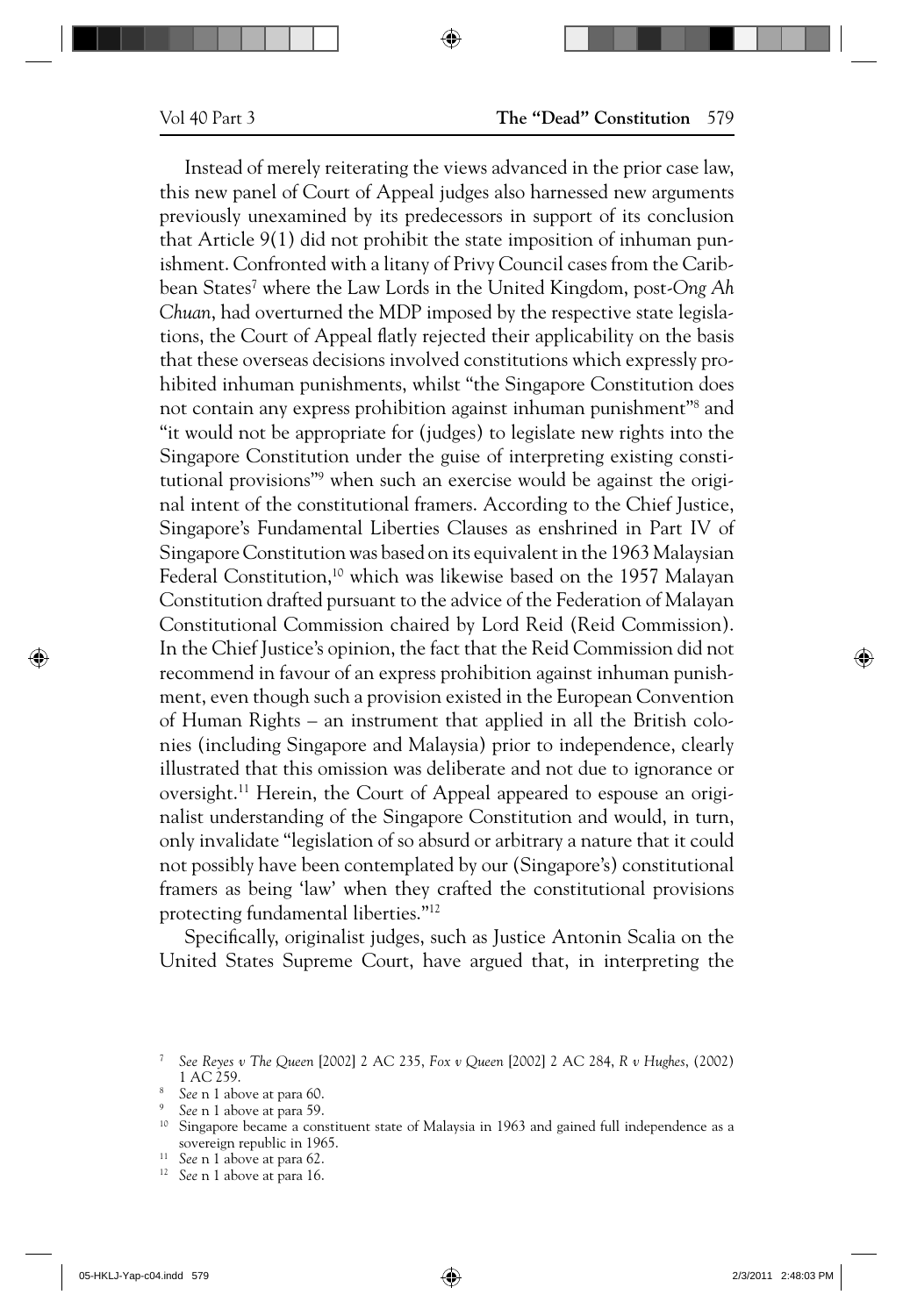Constitution, judges should "look for a sort of objectified intent  $-$  the intent that a reasonable person would gather from the text of the law, placed alongside the remainder of the *corpus juris.*"13 In deriving this objective intent, Scalia would look to historical understandings and practices that were accepted at the time the constitutional provisions were adopted. Thus, contemporary practices, especially foreign ones, would be irrelevant during constitutional adjudication. Originalists often caution that, if judges are allowed to stray from the original understanding of the Constitution, they will be given free rein to amend the Constitution and, in the process, judges, who are non-elected officials, would be imposing norms that the people have not accepted through their democraticallyelected representatives.14

This judicial appeal to originalism as a theory of constitutional adjudication in Singapore nevertheless is not unproblematic. First, unlike the United States Constitution or many national Constitutions, the constitutional texts of Singapore's Fundamental Liberties Clauses were not deliberated upon by the Constituent Assembly of the independent state in question. In fact, no constituent assembly was in fact convened when Singapore gained independence in 1965 from Malaysia. Instead, secession from Malaysia was so sudden that, as a matter of expedience, Singapore simply made several Fundamental Liberties provisions found in the Malaysia Federal Constitution applicable in Singapore via the Republic of Singapore Independence Act.15 Certainly, the fact that the legislature of a newly-sovereign republic consciously adopted those provisions conferred upon these Singaporean liberties a legal life of their own. But the mere enactment of the law alone does not provide us with a clue as to the original meaning attached by the Framers to those provisions they adopted. Given the fact the Singapore did not deliberate upon the text and phraseology of its Fundamental Liberties Clauses, but merely imported them as a matter of expedience from Malaysia, one does wonder whether it is even possible to discern the original meaning the Singapore Framers attached to those provisions adopted from Malaysia. At best, one can try to discern the original intent of the Framers when Malaysia's Constitution was adopted, but it would be very odd for judges in today's Singapore to give effect to and be fettered by the original intent of another nation

<sup>&</sup>lt;sup>13</sup> Antonin Scalia, "Common Law Courts in a Civil Law System: The Role of the United States Federal Courts in Interpreting the Constitution and Laws", in *A Matter of Interpretation* at 17

<sup>(</sup>Amy Gutmann (ed), 1998).<br><sup>14</sup> Antonin Scalia, Commentary, (1996) 40 St Louis ULJ 1119.

<sup>&</sup>lt;sup>15</sup> See Kevin Y.L. Tan, "State and institution Building through the Singapore Constitution 1965– 2005" 49 at 54 in Thio and Tan, *Evolution of a Revolution: Forty Years of the Singapore Constitution* (Routledge, 2010).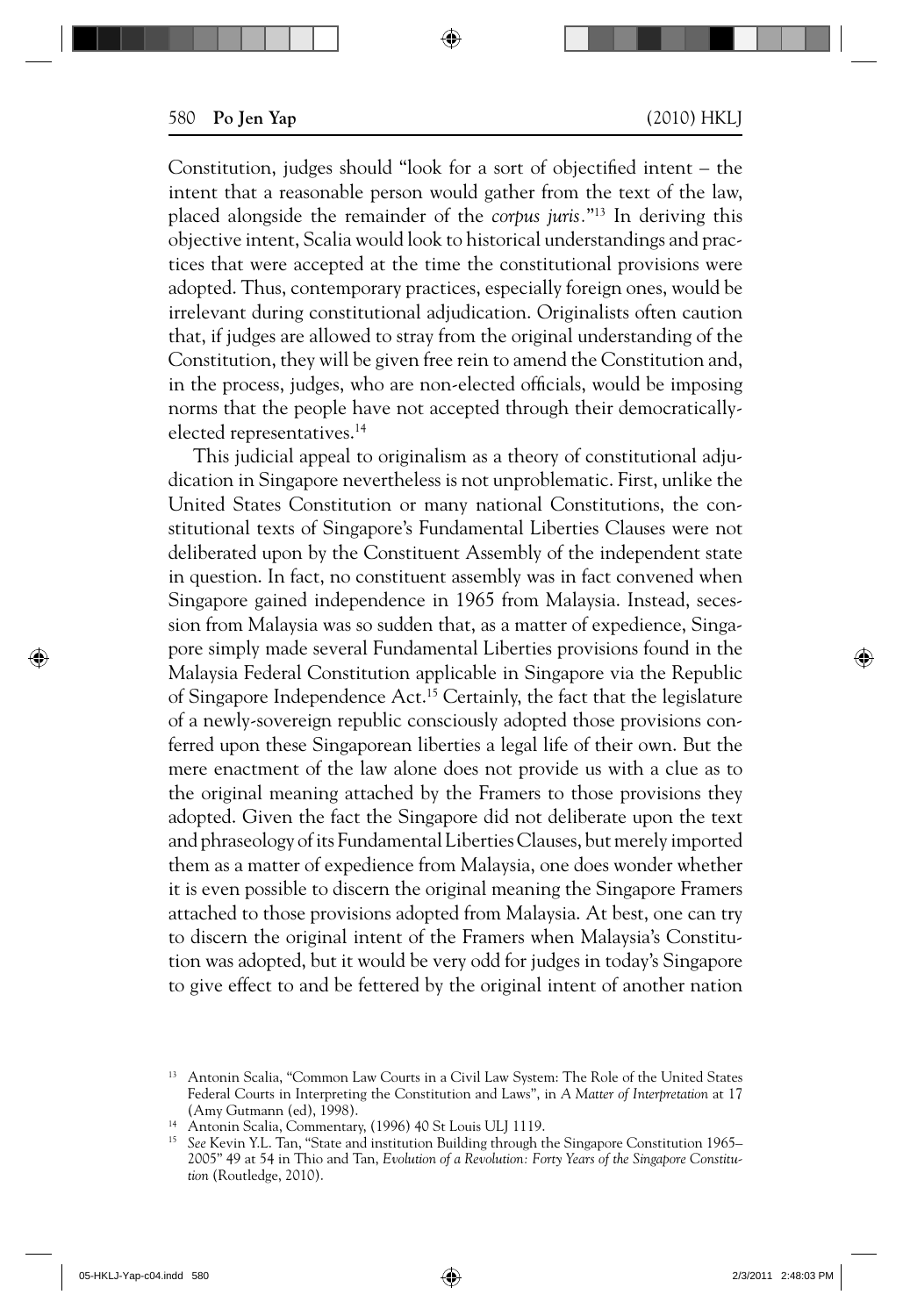state's constitutional framers. The Chief Justice, possibly aware of the weakness in this line of reasoning, went on to shore up his argument by referencing the work of the Singapore Constitutional Commission tasked in 1966 to recommend specific constitutional amendments for the Government's consideration post-independence. In particular, the learned Chief Justice highlighted the fact that, notwithstanding the Constitutional Commission's recommendation for the inclusion of a proposed Article 13(1) that would have expressly prohibited torture and inhuman punishment, the Singapore Government unambiguously rejected this proposal in 1969. Therefore, according to the Court of Appeal, it was "not legitimate for this court to read into  $Art 9(1)$  a constitutional right which was decisively rejected by the Government in 1969, especially given the historical context in which that right was rejected."16 Yet, one must remember that the Fundamental Liberties Clauses of the Singapore Constitution came into effect in 1965, soon after Singapore's independence. Hence, it is debatable, even on an originalist understanding of the Singapore Constitution, whether it was legitimate for the Court to discern the original intent of the constitutional framers in 1965, when they imported the applicable Fundamental Liberties Clauses from Malaysia, from a Parliamentary decision taken four years later.

Even if we assume that the intent of the constitutional framers in 1969 to reject a constitutional prohibition against torture and inhuman punishment did mirror a similar intent amongst the framers in 1965, to be consistent, this would mean that whatever recommendations the Constitutional Commission made in 1966, but were not taken up subsequently by the Government in 1969, should also not be judicially deemed a constitutional right. Taking this argument to its logical conclusion, the right to vote will also not be a constitutionally-protected fundamental liberty, as it is not expressly enshrined in the Singapore Constitution and the Constitutional Commission in the 1960s had equally failed to convince the Government to entrench this right in the same manner as other enshrined rights.<sup>17</sup> After all, if one takes the view that there can be no implied right against inhuman punishment under

<sup>&</sup>lt;sup>16</sup> See n 1 above at para 72.<br><sup>17</sup> Interestingly, the Chief Justice, when he was Attorney General, opined in an advice to the Government that the right to vote is "implied within the structure of our (Singapore's) Constitution" since Art 39 requires Parliament to be composed of elected Members of Parliament to be returned at a general election. *See* Singapore Parliamentary Reports, 16 May 2001, col 1726. Yet, one must note that on a literal (and lethal) reading of the Singapore Constitution, Parliament can still pass laws restricting the right of suffrage in general elections to only a selected segment of society and still be in technical compliance with the constitutional requirements of Art 39. One must also note that although Art 65 of the Singapore Constitution states that the lifespan of the Singapore Parliament is five years, it does not in any way guarantee who may vote in such elections.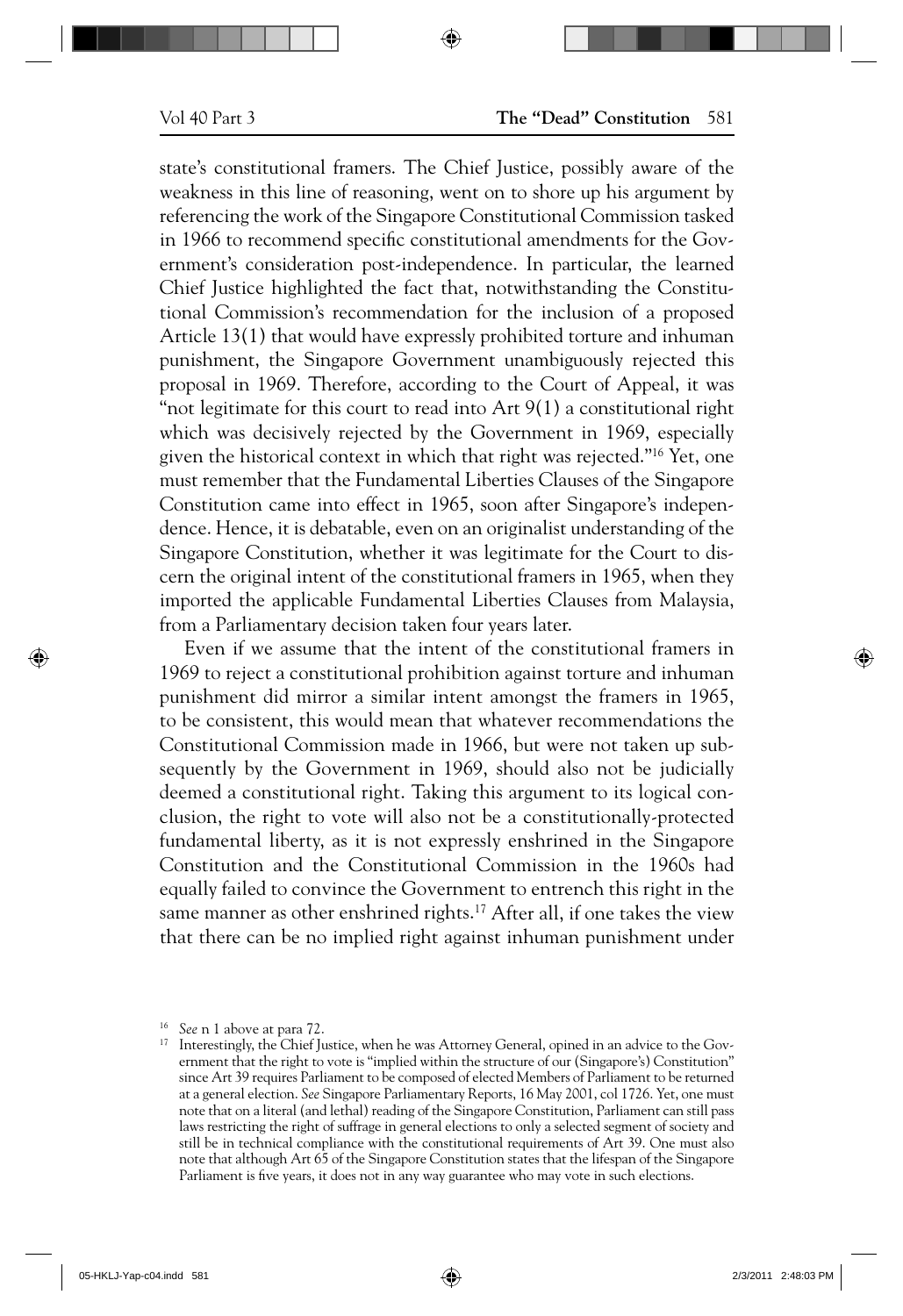Article 9(1) because the Singapore Government refused to entrench this right expressly in 1969, surely, to be consistent, the Courts cannot also read in any implied right to vote because the Singapore Government equally refused to entrench an express right to vote then. If so, Parliament may now pass legislation in Singapore to allow only elite segments of society to vote in general elections or abolish confidential voting at general elections. It is thus evidently clear that the consequences of this line of reasoning, if observed by future Singapore Courts, would be very grave.

However, fortunately for Singapore, the Court of Appeal soon proved unwilling to take its own argument to its logical conclusion. As observed by the Chief Justice, "This conclusion does not mean that, because the proposed Art 13 included a prohibition against torture, an Act of Parliament that permits torture can form part of 'law' for the purposes of Art 9(1)."18 It appears herein that the Chief Justice was suggesting that there existed an implied prohibition against torture under Article 9(1). Whilst one should certainly applaud this judicial concession, this pronouncement is very puzzling. As a matter of logic, if the Chief Justice were reluctant to expand, via an interpretive exercise, the scope of Article 9(1) so as to include a constitutional prohibition against inhuman punishment because Parliament had deliberately refused to enact such a provision, surely this reasoning must also bar any elevation of a prohibition against torture to a constitutional right since this proposal, too, was deliberately rejected by the Government in 1969. The Court of Appeal interestingly justified this distinction on the basis that the Singapore Minister of Home Affairs in 1987 had explicitly recognised that torture was wrong<sup>19</sup> and that torture, in so far as it caused harm to another's body with criminal intent, was already criminalised under the Singapore Penal Code.<sup>20</sup> With respect, the logic of this argument eludes this author. One does wonder how a mere statement from the Home Minister during Parliamentary Debates in 1987 would license the Court, on an originalist understanding of the Singapore Constitution, to elevate a prohibition against torture into a constitutional right and the fact that bodily assault is a crime in Singapore would surely not have any bearing on this matter. Perhaps, the Chief Justice, like Justice Scalia, is a "fainthearted originalist"21 and Singapore's constitutional jurisprudence will

<sup>&</sup>lt;sup>18</sup> See n 1 above at para 75.<br><sup>19</sup> Singapore Parliamentary Debates, Official Report (29 July 1987) Vol 49 at cols 1491–1492.<br><sup>20</sup> See n 1 above at para 75.<br><sup>21</sup> Scalia, "Originalism: The Lesser Evil", 57 UCinLRev 849 at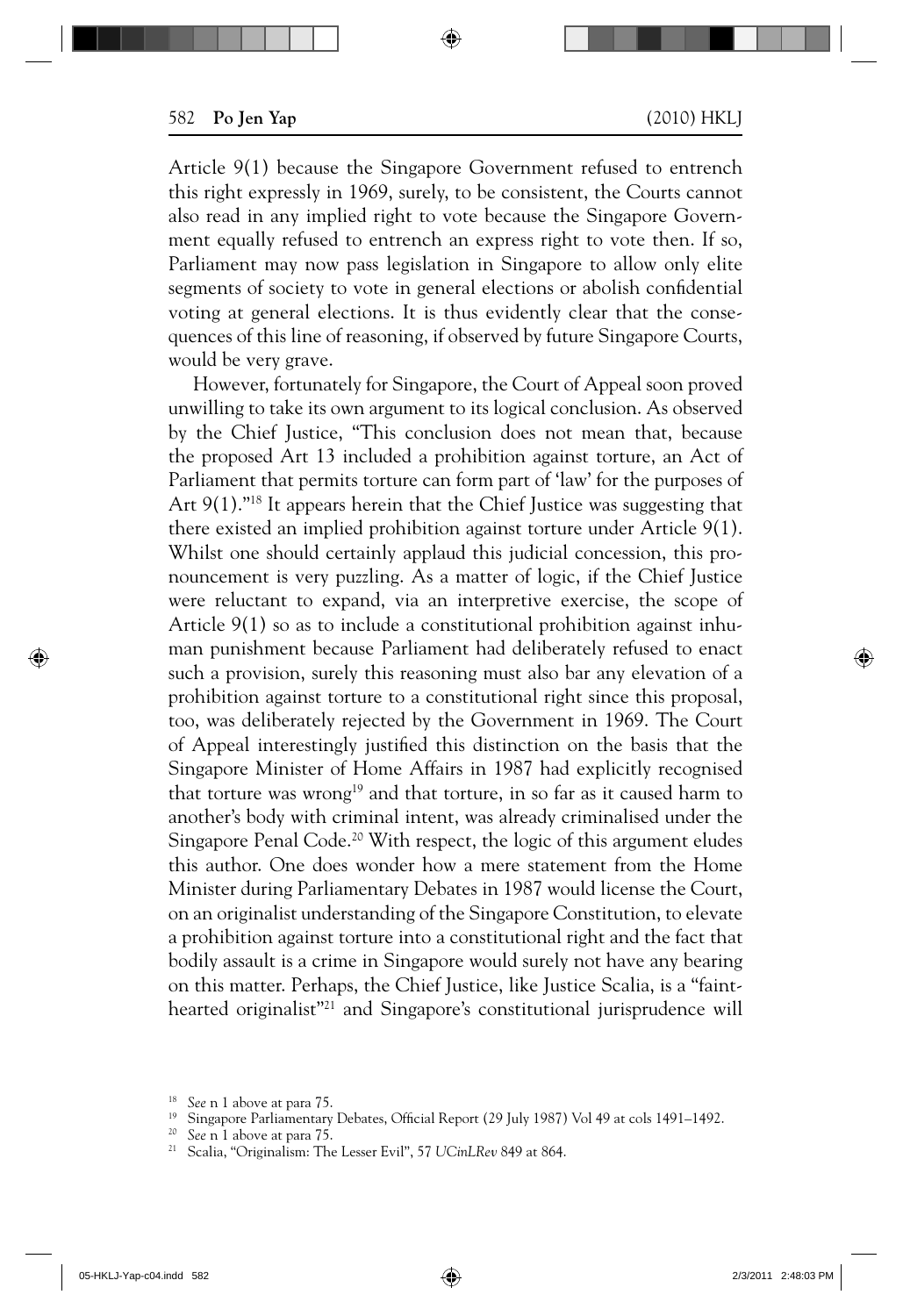be better for it. Unfortunately, the Court of Appeal, whilst recognising that Article 9(1) prohibited torture, went on to state unequivocally that "currently, no domestic legislation permits torture", thereby insulating all current official state practices from a challenge on this ground, and in particular judicial caning, a common-place punishment for vandalism and rape in Singapore.

Interestingly, in addition to recognising an implicit constitutional right against torture, the Court of Appeal also opined that Article 9(1) would equally invalidate:

"colourable legislation which purported to enact a 'law' as generally understood (i.e., a legislative rule of general application), but which in effect was a legislative judgment, that is to say, legislation directed at securing the conviction of particular known individuals (see Don John Francis Douglas Liyanage and others v The Queen [1967] 1 AC 259 at 291."

This is a laudable but very curious pronouncement, especially since the Chief Justice held that this would perhaps be what "the Privy Council (in *Ong Ah Chuan*) had in mind *vis-à-vis* the kind of legislation that would not qualify as 'law' for the purposes of Art  $9(1)$ ."<sup>22</sup> But one does wonder on what evidence the Chief Justice based this inference, for his Lordship did not provide any. After all, *Liyanage* was not discussed by the Privy Council in *Ong Ah Chuan* and it was decided about 15 years before *Ong Ah Chuan* by the Privy Council of Ceylon, not Singapore. *Liyanage*  was probably not even brought to the attention of the Privy Council in *Ong Ah Chuan,* as the former did not concern the adjudication of a constitutional clause in *pari materia* with Singapore's Article 9(1); on the facts, the Privy Council in *Liyanage* held that the colourable legislation passed to secure the convictions of specific individuals was inconsistent with an implied "separation of powers" principle enshrined within the Constitution of Ceylon.<sup>23</sup> In the absence of further elaboration, one is left guessing as to the motivations behind this judicial sleight of hand, but it is certainly an unusual move from a Court that has been very wary about adopting overseas norms when the constitutional provisions under consideration are not the same.

<sup>22</sup>*See* n 1 above at para 16. 23 [1967] 1 AC 259 at 291. It is also noteworthy that the Privy Council in *Liyanage* rejected the argument that the Ceylon Parliament was limited by an inability to pass legislation that was contrary to fundamental principles of justice as natural justice was too vague and unspecified a term. (at 284–285).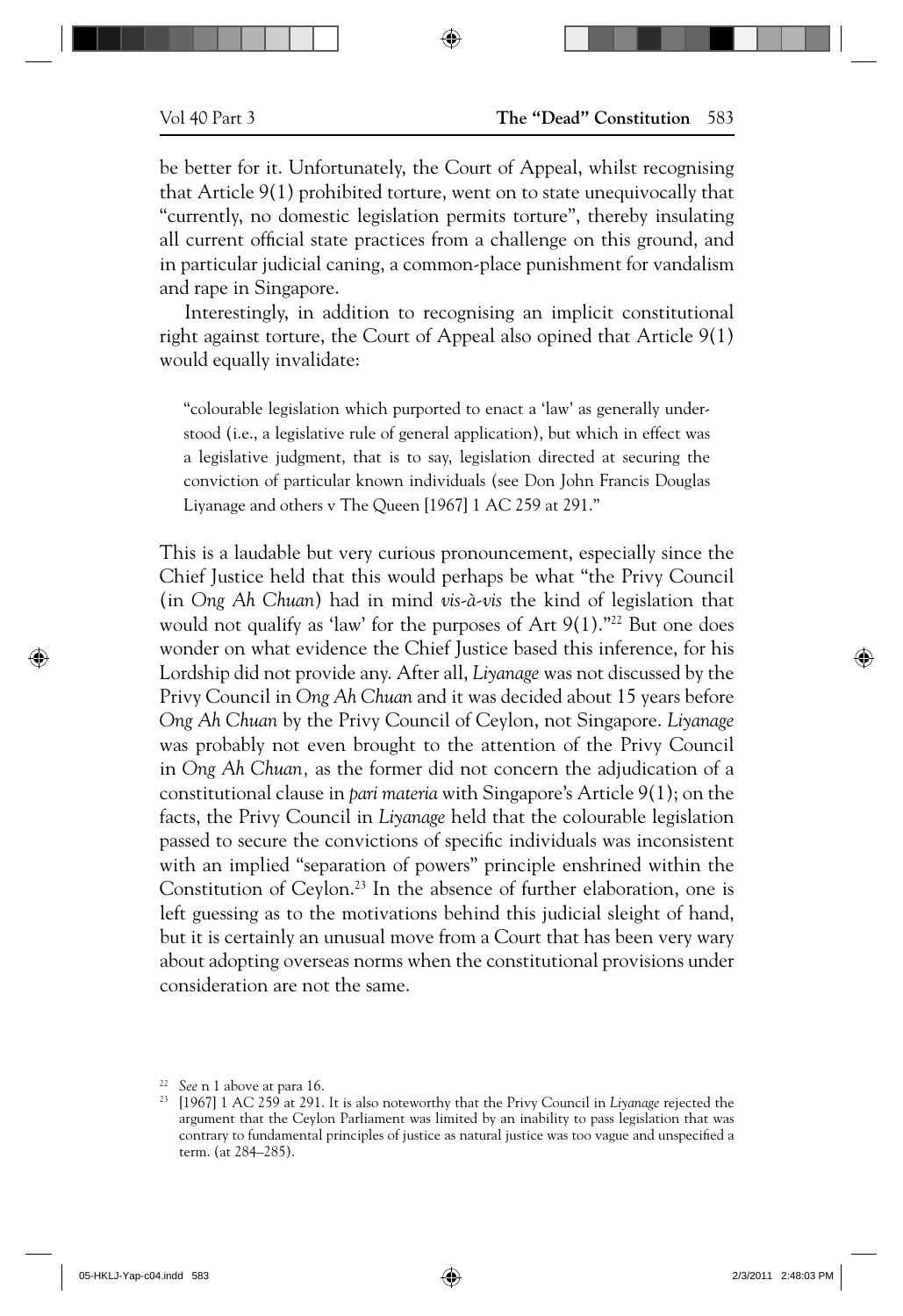#### **Customary International Law and MDP**

The Court of Appeal next had to confront the alternate Article 9(1) argument that Customary International (hereinafter CIL) prohibited the imposition of the MDP and since CIL formed part of the laws of Singapore under Article 9(1), the MDP was thus unconstitutional. This argument too was rejected by the Court of Appeal on two grounds.

First, the Court of Appeal, following the doctrine of incorporation operative in British courts, held that "CIL is incorporated into domestic law by the courts as part of the common law in so far as it is not inconsistent with domestic rules which have been enacted by statutes or finally declared by the courts."24 Hence, even if such a CIL rule against the MDP existed, the CIL formed part of Singapore's common law and was subordinate to any domestic statute in the event of a conflict. In other words, the Court of Appeal conferred an imported CIL norm with the same status as a common law norm, which could be trumped by statute. But this was not the only legal option open to the Court. It could, as raised by counsel for appellant, state that the expression "law" in Article 9(1) included CIL, and where international law is used to interpret a constitutional standard, "it is part of the apex law … and (is) superior in status to a statutory rule."25 After all, the expression "law" under Article 9(1) is broadly defined in Article  $2(1)$  to include "any custom or usage having the force of law in Singapore" and surely that can be interpreted to include CIL. Nonetheless, the Court of Appeal demurred, arguing that in such an event:

"the hierarchy of legal rules would be reversed: any rule of CIL that is received via the common law would be cloaked with constitutional status and would nullify any statute or any binding judicial precedent which is inconsistent with it."

The phrase "custom or usage" in Article 2(1) was thus read narrowly to include only *local* customs and usages that already formed part of Singapore's domestic law.26 Whilst this is a tenable argument, it is one that does not give a generous interpretation to the Fundamental Liberties Clauses of the Singapore Constitution, a constitutional interpretive principle exhorted no other than by the Privy Council in *Ong Ah* 

<sup>&</sup>lt;sup>24</sup> See n 1 above at para 89.<br><sup>25</sup> See Thio Li Ann, "Reading Rights Rightly: The UDHR and its Creeping Influence on the Development of Singapore Public Law", (2008) *Singapore Journal of Legal Studies* 264 at 289. 26 *See* n 1 above at para 12.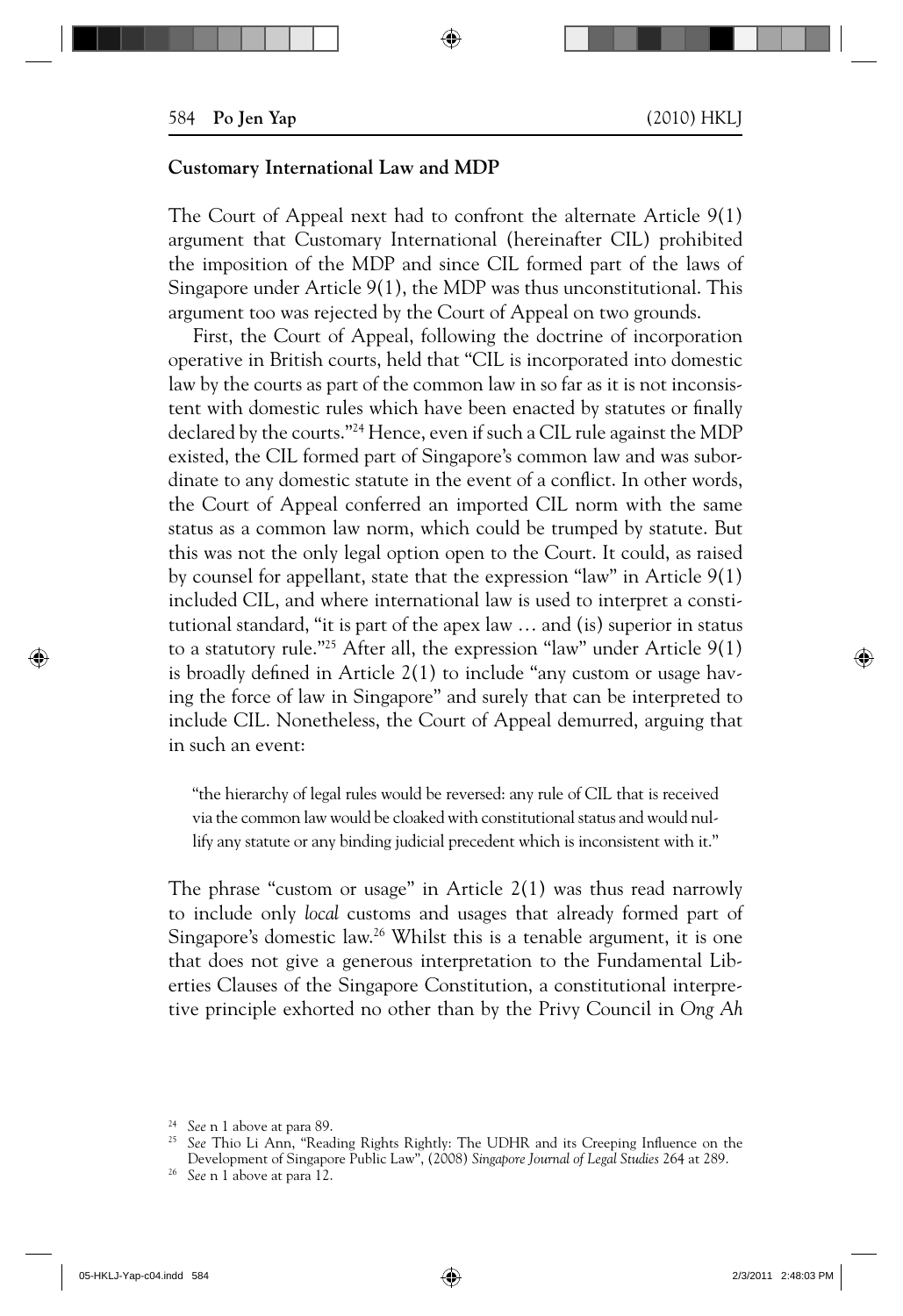*Chuan*, 27 a cherished precedent that the Court of Appeal had been so adamant about observing.

The second reason the Court of Appeal gave, for rejecting the argument that CIL prohibited the imposition of the MDP, was even more unfortunate. According to the Chief Justice,

"Given that the Government (in 1969) deliberated on but consciously rejected (the) suggestion of incorporating into the Singapore Constitution an express prohibition against inhuman punishment generally, a CIL rule prohibiting such punishment – let alone a CIL rule prohibiting the MDP specifically as an inhuman punishment – cannot now be treated as 'law' for the purposes of Art 9(1). In other words, given the historical development of the Singapore Constitution, it is not possible for us to accept (counsel for the appellant's) submission on the the expression 'law' in Art 9(1) without acting as legislators in the guise of interpreters of the Singapore Constitution."

It is unclear whether the Court of Appeal was aware of the significance of the above pronouncement. What the Court of Appeal was, in effect, stating was that, since the Government in 1969 had rejected an express prohibition against inhuman punishment *in general*, any CIL norm that evolved after 1969 which might prohibit inhuman punishment *in general* or any CIL norm prohibiting a specific form of inhuman punishment would never be judicially treated as part of Singapore law for the purposes of Article 9(1). This novel stance is certainly contrary to the approach taken by the Singapore Court of Appeal in the earlier decision in *Ngyen Tuong Van*. In that decision, the Court of Appeal, *inter alia*, had to decide whether the accused's specific mode of execution, ie judicial hanging, was contrary to the prohibition under CIL against inhuman punishment and was, thus, unconstitutional as CIL norms were implicitly recognised as part of Singapore law under Article 9(1). In response, the Singapore Court of Appeal stated that, "It is quite widely accepted that the prohibition against cruel and inhuman treatment or punishment does amount to a rule in customary international law" but, on the facts, concluded that there was insufficient State practice to show that a specific CIL norm existed prohibiting hanging as a mode of execution and, in any event, such a CIL norm could be overridden in Singapore by domestic statute. Hence, whilst the Court of Appeal in *Nguyen Tuong Van*, with regard to

<sup>27</sup>*See* n 4 above at 670. The Privy Council held that "their Lordships would give to Part IV of the Constitution of the Republic of Singapore 'a generous interpretation' avoiding what had been called 'the austerity of tabulated legalism', suitable to give to individuals the full measure of the [fundamental liberties 'referred to']".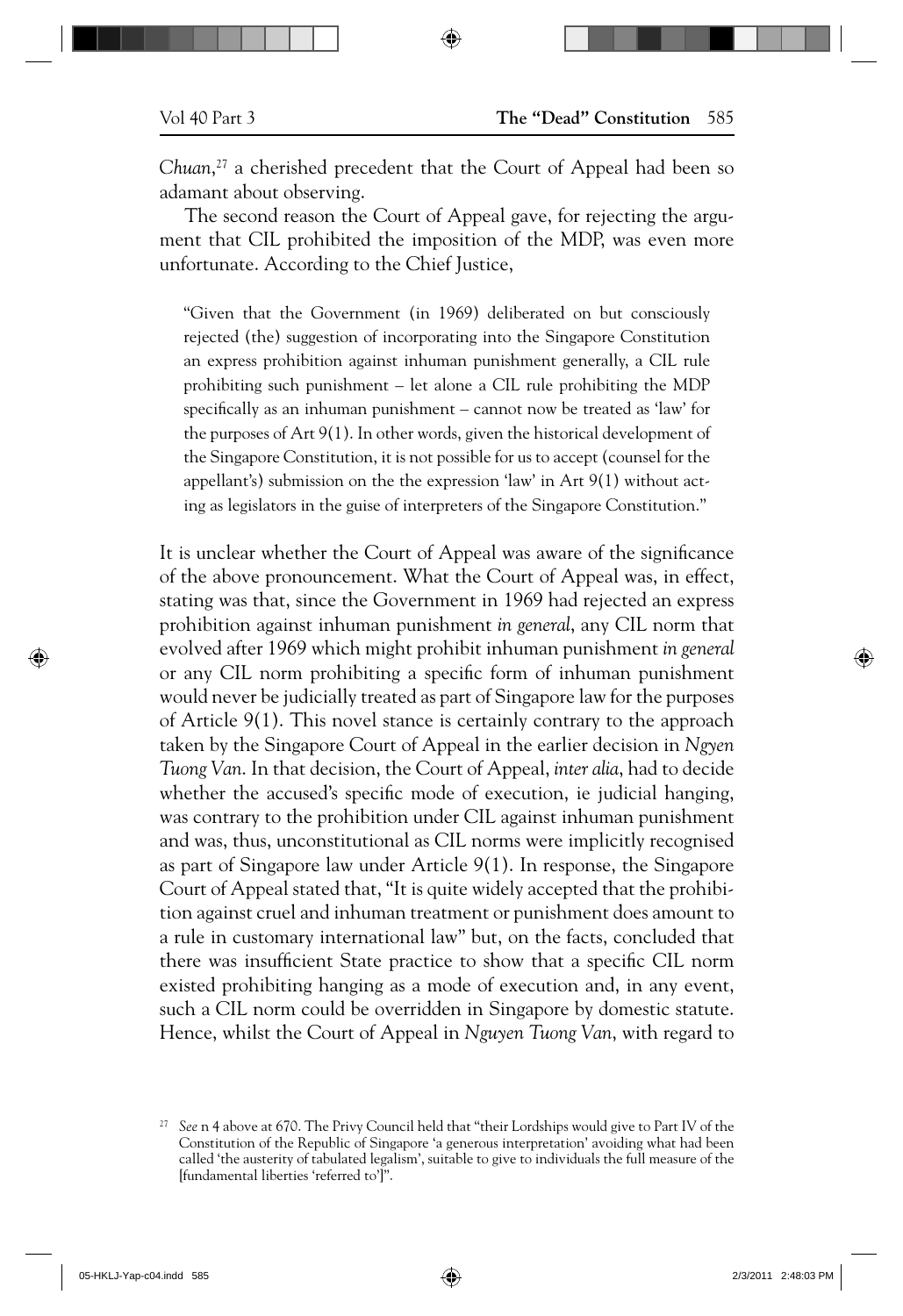Article  $9(1)$ , would be amenable to incorporating any specific CIL norm against inhuman punishment when there is no domestic statute in conflict with it, the Court of Appeal after *Yong* would now reject the applicability of all such CIL norms as the Constitutional Framers (arguably) had deliberately rejected the inclusion of a constitutional clause prohibiting inhuman punishment in general. Whilst the Court of Appeal in *Yong* was probably right on the facts to conclude that a CIL norm had yet to develop against the use of the MDP for drug trafficking offences, $^{28}$  it is another thing altogether to reject outright the notion that a general CIL norm prohibiting inhuman punishments forms part of the law of Singapore under Article 9(1)*.* After *Yong*, it also remains an open question in Singapore how the Court of Appeal would view a *jus cogens* norm if that conflicts with any pre-existing domestic statute. Certainly, any judicial deference to domestic legislation in this regard would be highly inappropriate as *jus cogens* norms embody peremptory fundamental international values from which no state derogation is allowed.<sup>29</sup>

### **Equal Protection and the MDP**

Turning finally to the appellant's Article  $12(1)$  challenge, his counsel in essence argued that the imposition of the death penalty on offenders who trafficked more than 15g of diamorphine was arbitrary and violated the appellant's right to equal protection under the law. In response, the Court of Appeal applied the "rational relation" test to decide whether this legislative differentiation, between offenders who trafficked more than 15g of diamorphine and those who trafficked below that amount, passed constitutional muster under the equal protection clause:

"A differentiating measure  $\ldots$  is valid if (a) the classification is founded on an intelligible differentia; and (b) the differentia bears a rational relation to the object sought to be achieved by the law in question."30

Therefore, according to the Court of Appeal, so long as the legislative classification had a rational connection with the legislative policy

<sup>&</sup>lt;sup>28</sup> See n 1 above at para 95. 14 states retain the MDP for drug related offences and 31 states impose the MDP for drug related or serious offences like murder. Unfortunately, it would appear that there is a lack of "extensive and virtually uniform state practice" [*North Sea Continental Shelf Cases* (1969) ICJ 3 at para 74] to support the argument that CIL prohibits the MDP as an inhuman punishment. *See* also Roger Hood and Carolyn Holye, *The Death Penalty: A Worldwide* 

<sup>&</sup>lt;sup>29</sup> See Art 53 of the Vienna Convention on the Law of Treaties, (1969). *See* also Thio, *see* n 25 above at 289–290.

<sup>&</sup>lt;sup>30</sup> See n 1 above at para 109.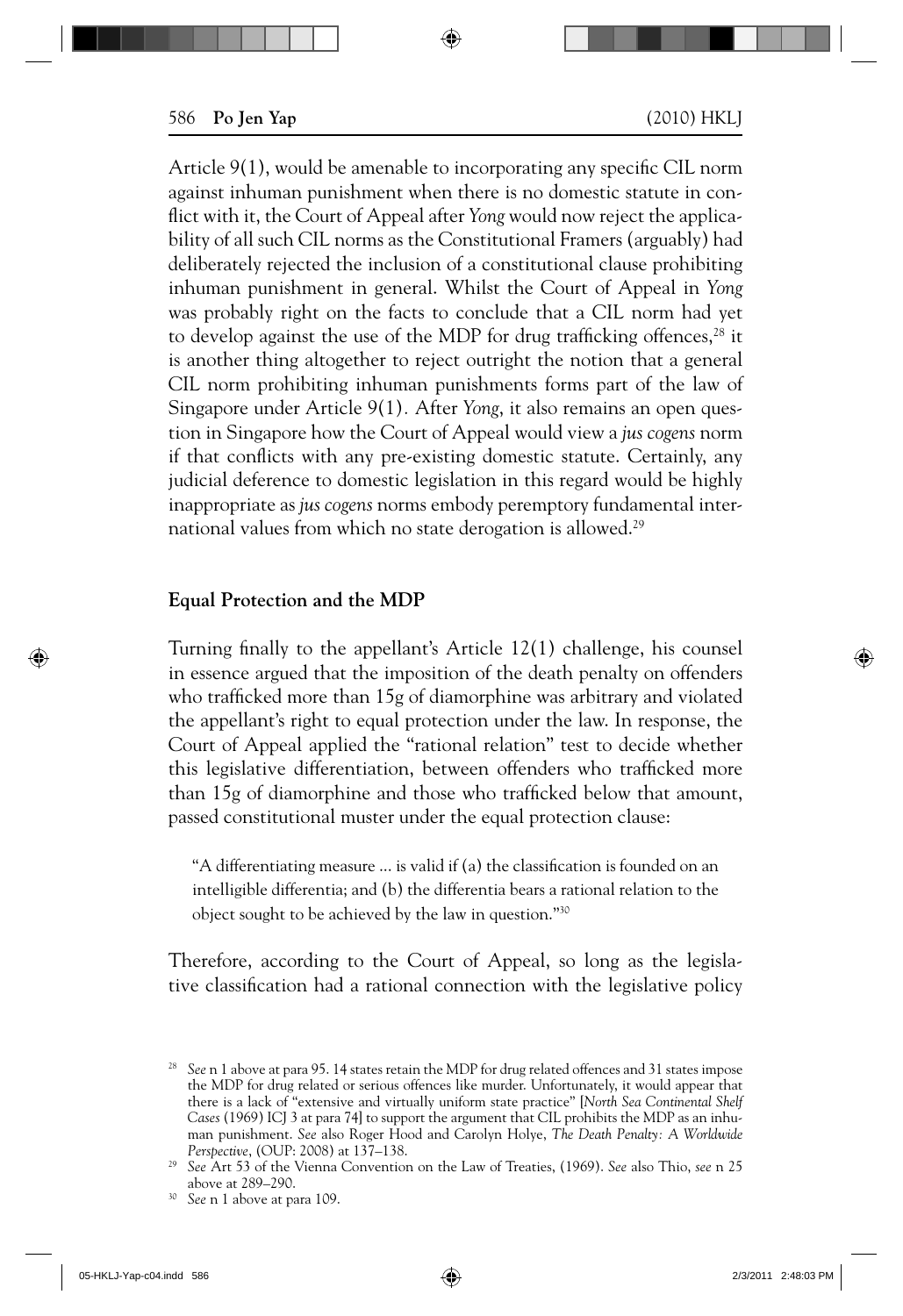in question and the legislative classes furthered the social object of the law, the legislative provision in question would be constitutionally valid. This touchstone test had its origins in American constitutional jurisprudence, but was adopted into Singapore law by the Privy Council in *Ong Ah Chuan*. On the facts, the Court of Appeal in *Yong* held that that a rational nexus was established since there was a reasonable relationship between the 15g differentia at issue and the legislature's desire to impose stricter punishment on illicit dealers who traffic in larger quantities of addictive drugs. More significantly, the Court of Appeal, echoing Ong Ah *Chuan*, pronounced that the courts should not question the reasonableness of the legislative policy of choosing 15g as the differentia as this "lies within the province of the Legislature, not the Judiciary."<sup>31</sup>

This "rational connection" test is unfortunately not unproblematic. First, it can be subjected to legislative manipulation. By framing the purpose of the law narrowly, the legislature would always be able to establish a logical nexus between the legislative class and the purpose. For instance, if the Singapore Parliament decides to pass a piece of legislation with the purpose of "exempting all Ministers' sons from military service", the legislative classifications (ie, ministers' sons and non-ministers' sons) would thus invariably bear a rational nexus to the object sought to be achieved. As S.M. Thio indicated, "[i]n this way, discriminatory provisions can be validly enacted so long as the purpose of the law is formulated in narrow terms."32

Secondly, "[i]t is always possible to define the legislative purpose of a statute in such a way that the statutory classification is rationally related to it" because "the reach of the purpose has been derived from the classifications themselves."<sup>33</sup> Seen in this light, the definition of the legislative purpose would be a tautology, because the classification would always coincide with the object of the law. In every case in which the courts have struck down a legislative provision for failing the rational nexus test, it would have been equally possible for the courts to define the purpose so that the court could have deemed the statute rational.<sup>34</sup> In other words, the courts can often either sustain or reject the rationality of the legislation by manipulating the level of abstraction of the legislative object. By way of illustration, one can examine the Singapore case of *Taw Cheng Kong*, 35 wherein the Singaporean accused argued that an extraterritorial penal sanction against corruption that applied only to Singapore citizens violated Article 12(1) of the Singapore Constitution. At trial, the High Court

<sup>&</sup>lt;sup>31</sup> See n 1 above at para 113.<br><sup>32</sup> S.M. Thio, "Equal Protection and Rational Classification", (1963) Public Law 412 at 428.<br><sup>33</sup> Note, "Legislative Purpose, Rationality and Equal Protection", 82 Yale LJ 123 at 128 (1973)

<sup>34</sup>*Ibid*. at 132.

<sup>35</sup>*Taw Cheng Kong v Public Prosecutor* [1998] 1 SLR 943.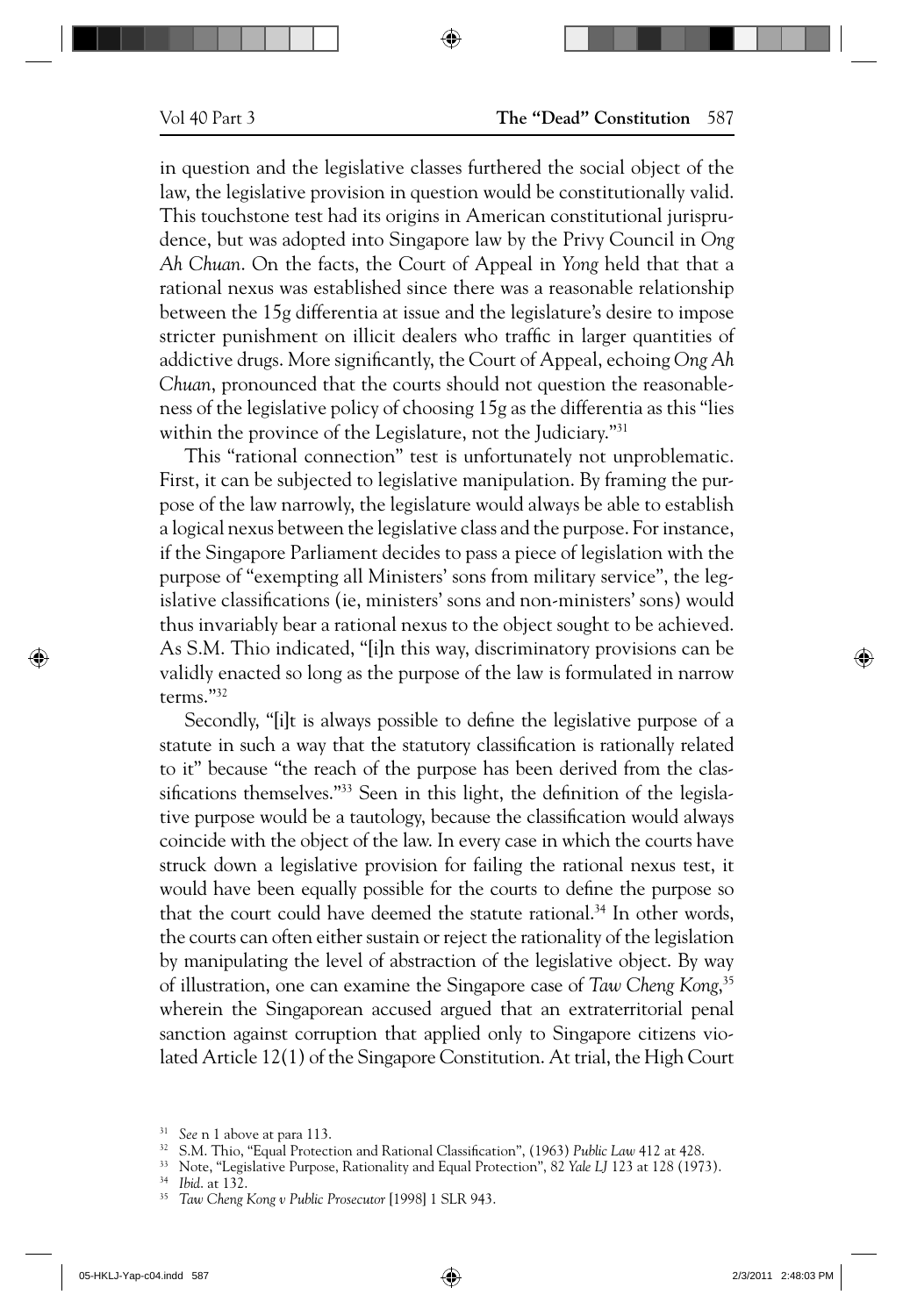of Singapore held that the objective of the extraterritorial legislative provision in question was "to address acts of corruption taking place outside Singapore but affecting events within it".<sup>36</sup> The High Court's definition of the legislative objective thus allowed the judge to observe that the legislative provision caught a class of people not contemplated by the legislative objective (ie, Singaporean citizens who lived and worked abroad, and who committed corrupt acts abroad that had no impact on Singapore). Thus, the High Court concluded that citizenship was "not a useful criteria for determining guilt"<sup>37</sup> because the "strength of the nexus between the objective and the classification is not sufficiently strong to justify the derogation<sup>338</sup> from the constitutional mandate of equality. On appeal, the Court of Appeal disagreed, holding that the intent of the Singapore Parliament was to increase the effectiveness of corruption prevention while observing international comity, $39$  and thus a differentiation along the lines of citizenship was rationally connected to the furtherance of the legislative aim. Therefore, how a court defines or formulates the legislative purpose invariably allows it to decide the rationality of the statutory classifications.

Finally, by focusing only on the relationship between the purpose of the law and the legislative classification, this "rational connection" test fails to consider whether the purpose or policy is in itself legitimate and fair. For instance, assume that Parliament passes a statute that bars females from seeking public office. If the object of the law were framed as such, any gender classifications pursuant to this objective would still bear a rational nexus to the purpose at hand and would be sustained as constitutionally valid under this model of equality. For the equality jurisprudence in Singapore to truly flourish, the Singapore Courts must instead recognise that the general equal protection clause as enshrined in the Constitution imports a moral precept that limits the type of legislative classifications that may be legally made.<sup>40</sup> Pursuant to this "substantive equality" framework, the judiciary is tasked to determine which legislative classifications are relevant when the state seeks to differentiate between categories of persons and what differences amongst persons are to be normally ignored in the legislative allocation of benefits and burdens.<sup>41</sup> The "rational connection" test as

<sup>36</sup>*Ibid*. at 964.

<sup>&</sup>lt;sup>37</sup> Ibid. at 967.<br><sup>38</sup> Ibid.<br><sup>39</sup> Public Prosecutor v Taw Cheng Kong (1998) 2 SLR 410 at 436.

<sup>&</sup>lt;sup>40</sup> The Singapore Constitution only expressly prohibits any state "discrimination against citizens of Singapore on the ground only of religion, race, descent or place of birth." [Art 12(2) of the Singapore Constitution].

<sup>41</sup>*See* the Supreme Court of Canada's decisions in *Eldridge v British Columbia* [1997] 3 SCR 624 and *Vriend v Alberta* [1998] 1 SCR 493.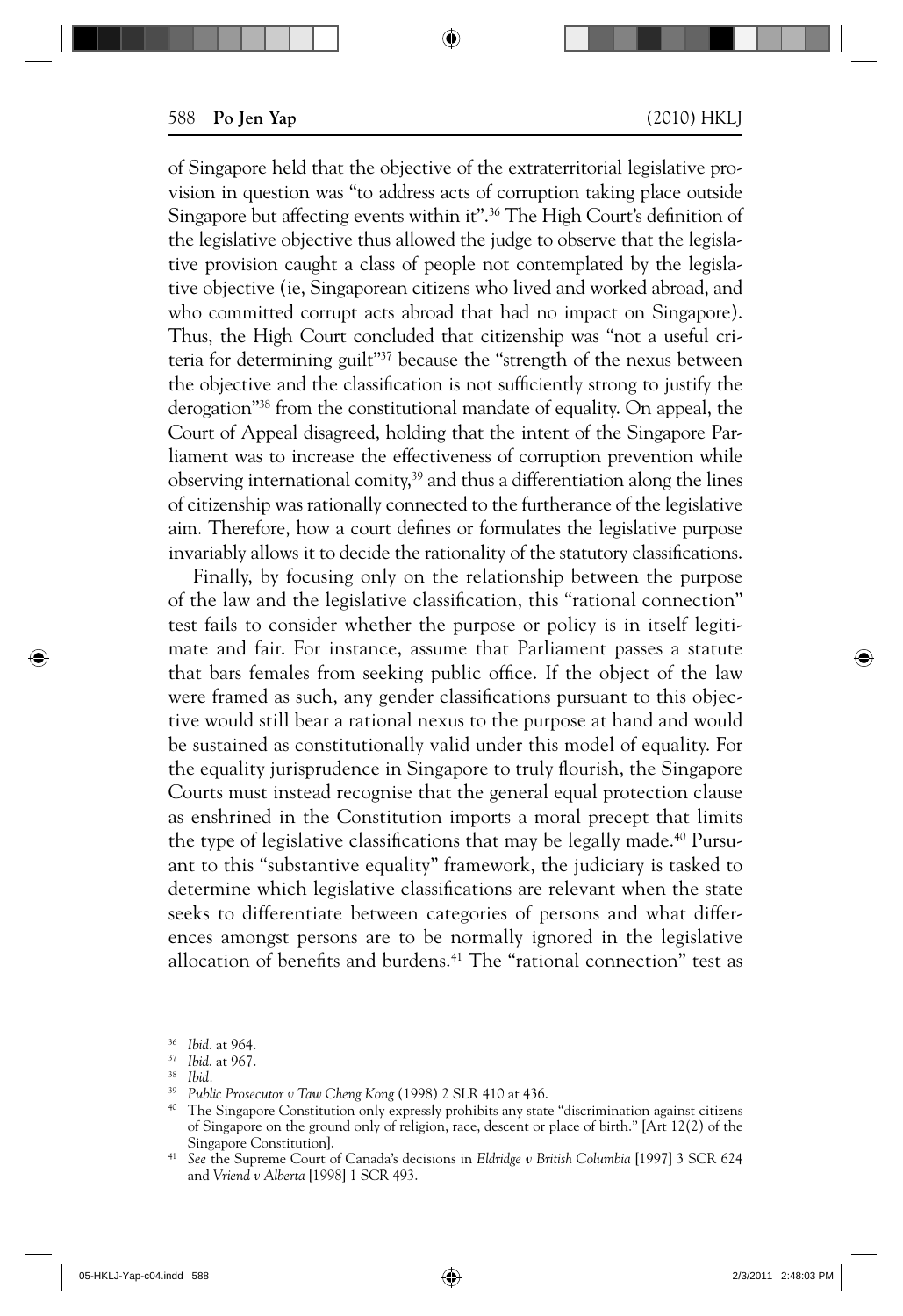applicable in Singapore now is unfortunately not a tool for testing the constitutional validity of a statute, but merely a method for justifying its legality.

#### **Conclusion**

Notwithstanding the flawed arguments the Court of Appeal advanced in support of its decision to uphold the constitutionality of the MDP for drug trafficking in Singapore, one may however be sympathetic to the judges for reaching the result they did, in view of the political realities within Singapore's constitutional system.

After all, the incumbent government, the People's Action Party controls 82 out of 84 of the elected seats in Parliament and it can and will certainly reverse the Court's decision with a constitutional amendment if the Court of Appeal had invalidated the MDP legislation.<sup>42</sup> The Government had swiftly sought a constitutional amendment when the Court of Appeal had ruled against them in 1989, for the first and last time, on constitutional grounds. In that seminal decision of *Chng Suan Tze v Minister of Home Affairs*, 43 the Court of Appeal, after surveying a litany of Commonwealth precedents, quashed a preventive detention order issued under the Internal Security Act (ISA) against an alleged Marxist conspirator and concluded that the Ministerial discretion to detain personnel under the ISA would be subject to an "objective" test of review by the courts as constitutionally required under Articles 9 and 12 of the Singapore Constitution.<sup>44</sup> This decision proved to be sufficiently disquieting to the Executive and the Government quickly overturned this decision via a series of constitutional and statutory amendments within a month of the judgment, and henceforth restricted judicial review in ISA cases to only narrow procedural grounds.45

In light of the political realities in Singapore, where the ruling party jealously guards its prerogative to determine the constitutionality of the

 $42$  Under Art 5(2) of the Singapore Constitution, constitutional amendments to the Fundamental Liberties Clauses can be passed by a two-thirds majority of all the elected Members of Parliament. 43 (1988) 1 MLJ 133.

<sup>44</sup> For a fuller discussion of this case, *see* Li-ann Thio, "Beyond the 'Four Walls' in an age of Transnational Judicial Conversations: Civil liberties, Rights Theories, and Constitutional Adjudica-

tion in Malaysia and Singapore" (2006) 19 *Columbia Journal of Asian Law* 429. 45 Art 149 of the Singapore Constitution was amended and now provides that any law passed against subversion is valid notwithstanding that it is inconsistent with Art 9, 11, 12, 13 or 14 of the Constitution. Section 8B of the Internal Security Act, an ouster clause was added, and now provides that "there shall be no judicial review in any court of any act done or decision made by the President or the Minister under the provisions of this Act save in regard to any question relating to compliance with any procedural requirement of this Act governing such act or decision."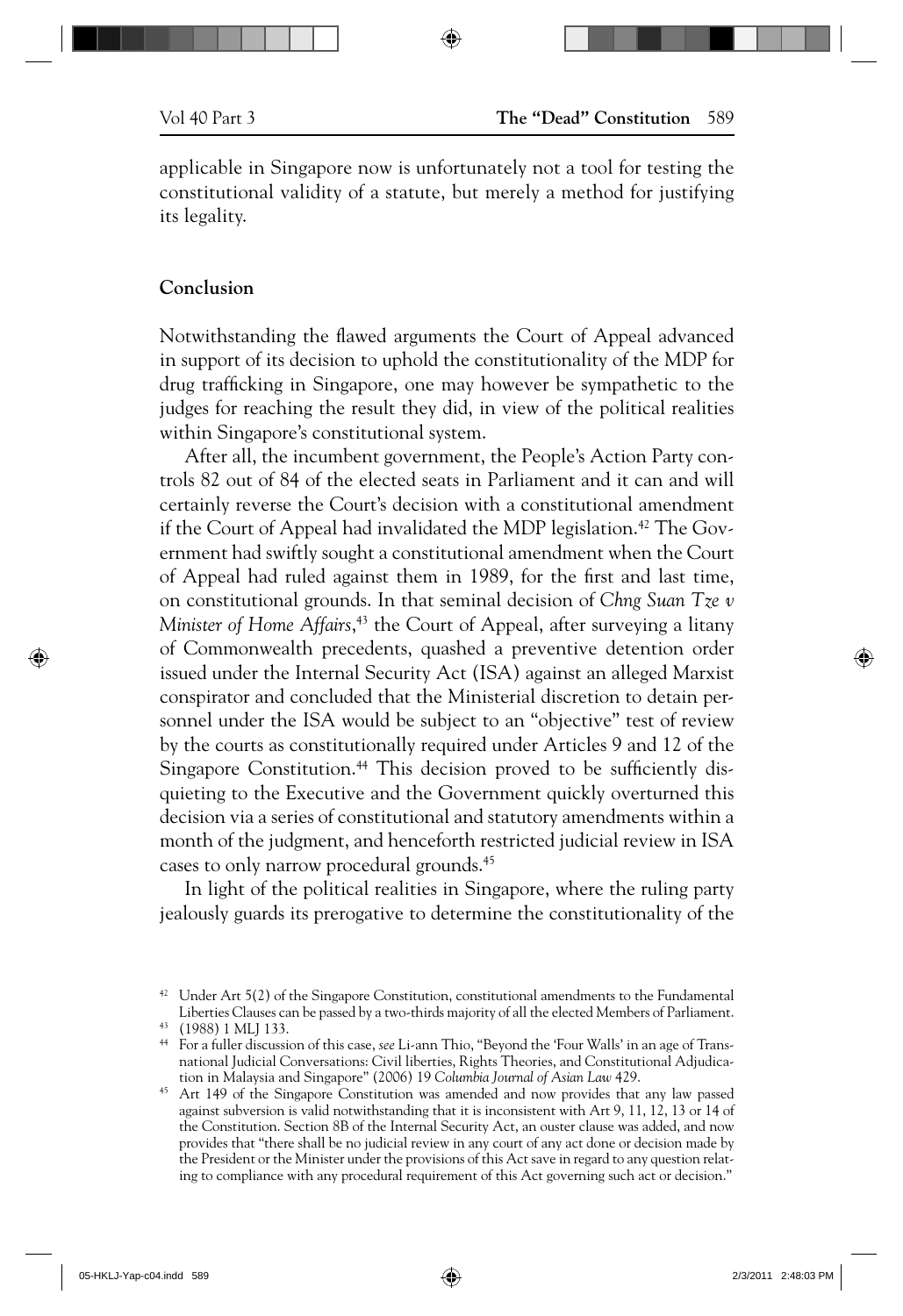penal sanctions it imposes, any judicial attempt to invalidate such legislations would be a mere Pyrrhic victory for the courts, as this would only lead to a governmental reversal of the Court's decision. If the Court of Appeal had invalidated the MDP legislation, this perceived act of judicial immodesty would only trigger a constitutional amendment that would not only re-instate the MDP but also permanently oust future judicial review over its legality.

Certainly, whilst the Court of Appeal might have been prudent to avoid a turf war with the Executive which it could not win, the judiciary had unfortunately ceded more ground than it needed to. After all, the Court of Appeal could have accepted that Article 9(1) implicitly prohibited the imposition of inhuman punishments in general but decided that on the facts, the MDP was not one such practice. In the same vein, the judges could have recognised that CIL formed part of the laws of Singapore for the purposes of Article 9(1) but, on the facts, recognise that a CIL norm had yet to develop against the use of the MDP. Finally, with regard to the Article 12(1) challenge, the Court of Appeal should have jettisoned the highly flawed "rational connection" test in favour of a "substantive equality" framework adopted by the Canadian Courts that directly examined the propriety of the legislative basis for differentiating between categories of persons. Ergo, the Court of Appeal could on the facts have concluded that the 15g differentia did not violate the constitutional right to equality as the impugned legislative differentiation was not made on "the basis of a personal characteristic that is immutable or changeable only at unacceptable cost to personal identity". 46

Nevertheless, credit must be given to the Court of Appeal for making some efforts to distance itself from the rhetoric of the former Singapore Chief Justice, Yong Pung How, who had expressed his judicial unconcern with international law<sup>47</sup> and preference for interpreting the Singapore Constitution "within its four walls and not in the light of analogies drawn from other countries, such as Great Britain, the United States of America or Australia".48 This new panel of Singapore Court of Appeal judges is certainly more sophisticated and nuanced in its engagement with foreign constitutional norms, but by upholding originalism as its preferred mode of constitutional interpretation, the learned judges had unfortunately

<sup>46</sup>*See Corbiere v Canada (Minister of Indian and Northern Affairs* [1999] 2 SCR 203, at para 13. 47 Chief Justice Yong Pung How was so quoted by the local daily, *Straits Times* on 1 Oct 2003: I am

not concerned with international law. I am a poor humble servant of the law in Singapore. 48 *Colin Chan v Public Prosecutor* (1994) 3 SLR 662 at 681.